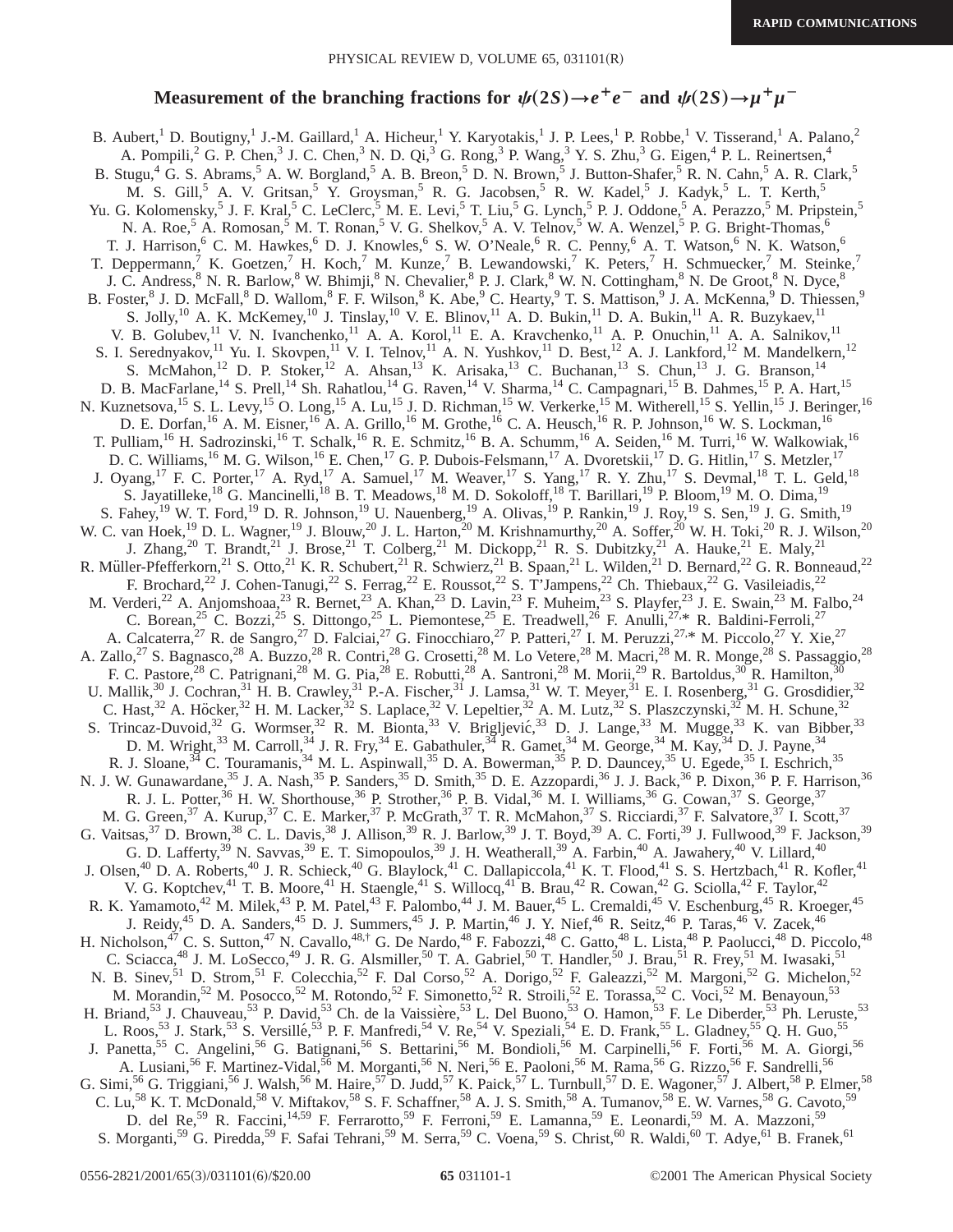B. AUBERT *et al.* PHYSICAL REVIEW D 65 031101(R)

N. I. Geddes, <sup>61</sup> G. P. Gopal, <sup>61</sup> S. M. Xella, <sup>61</sup> R. Aleksan, <sup>62</sup> G. De Domenico, <sup>62</sup> S. Emery, <sup>62</sup> A. Gaidot, <sup>62</sup> S. F. Ganzhur, <sup>62</sup>

P.-F. Giraud, <sup>62</sup> G. Hamel de Monchenault, <sup>62</sup> W. Kozanecki, <sup>62</sup> M. Langer, <sup>62</sup> G. W. London, <sup>62</sup> B. Mayer, <sup>62</sup> B. Serfass, <sup>62</sup>

G. Vasseur,<sup>62</sup> Ch. Yèche,<sup>62</sup> M. Zito,<sup>62</sup> N. Copty,<sup>63</sup> M. V. Purohit,<sup>63</sup> H. Singh,<sup>63</sup> F. X. Yumiceva,<sup>63</sup> I. Adam,<sup>64</sup> P. L. Anthony,<sup>64</sup>

D. Aston,<sup>64</sup> K. Baird,<sup>64</sup> N. Berger,<sup>64</sup> E. Bloom,<sup>64</sup> A. M. Boyarski,<sup>64</sup> F. Bulos,<sup>64</sup> G. Calderini,<sup>64</sup> M. R. Convery,<sup>64</sup>

D. P. Coupal,<sup>64</sup> D. H. Coward,<sup>64</sup> J. Dorfan,<sup>64</sup> W. Dunwoodie,<sup>64</sup> R. C. Field,<sup>64</sup> T. Glanzman,<sup>64</sup> G. L. Godfrey,<sup>64</sup> S. J. Gowdy,<sup>64</sup> P. Grosso,  $^{64}$  T. Haas,  $^{64}$  T. Himel,  $^{64}$  T. Hryn'ova,  $^{64}$  M. E. Huffer,  $^{64}$  W. R. Innes,  $^{64}$  C. P. Jessop,  $^{64}$  M. H. Kelsey,  $^{64}$ 

P. Kim, <sup>64</sup> M. L. Kocian, <sup>64</sup> U. Langenegger, <sup>64</sup> D. W. G. S. Leith, <sup>64</sup> S. Luitz, <sup>64</sup> V. Luth, <sup>64</sup> H. L. Lynch, <sup>64</sup> H. Marsiske, <sup>64</sup>

S. Menke, <sup>64</sup> R. Messner, <sup>64</sup> K. C. Moffeit, <sup>64</sup> R. Mount, <sup>64</sup> D. R. Muller, <sup>64</sup> C. P. O'Grady, <sup>64</sup> M. Perl, <sup>64</sup> S. Petrak, <sup>64</sup> H. Quinn, <sup>64</sup>

B. N. Ratcliff,<sup>64</sup> S. H. Robertson,<sup>64</sup> L. S. Rochester,<sup>64</sup> A. Roodman,<sup>64</sup> T. Schietinger,<sup>64</sup> R. H. Schindler,<sup>64</sup> J. Schwiening,<sup>64</sup>

V. V. Serbo, <sup>64</sup> A. Snyder, <sup>64</sup> A. Soha, <sup>64</sup> S. M. Spanier, <sup>64</sup> J. Stelzer, <sup>64</sup> D. Su, <sup>64</sup> M. K. Sullivan, <sup>64</sup> H. A. Tanaka, <sup>64</sup> J. Va'vra, <sup>64</sup>

S. R. Wagner,<sup>64</sup> A. J. R. Weinstein,<sup>64</sup> W. J. Wisniewski,<sup>64</sup> D. H. Wright,<sup>64</sup> C. C. Young,<sup>64</sup> P. R. Burchat,<sup>65</sup> C. H. Cheng,<sup>65</sup>

D. Kirkby,<sup>65</sup> T. I. Meyer,<sup>65</sup> C. Roat,<sup>65</sup> R. Henderson,<sup>66</sup> W. Bugg,<sup>67</sup> H. Cohn,<sup>67</sup> A. W. Weidemann,<sup>67</sup> J. M. Izen,<sup>68</sup> I. Kitayama,<sup>68</sup>

X. C. Lou,<sup>68</sup> F. Bianchi,<sup>69</sup> M. Bona,<sup>69</sup> D. Gamba,<sup>69</sup> A. Smol,<sup>69</sup> L. Bosisio,<sup>70</sup> G. Della Ricca,<sup>70</sup> L. Lanceri,<sup>70</sup> P. Poropat,<sup>70</sup>

G. Vuagnin,<sup>70</sup> R. S. Panvini,<sup>71</sup> C. M. Brown,<sup>72</sup> R. Kowalewski,<sup>72</sup> J. M. Roney,<sup>72</sup> H. R. Band,<sup>73</sup> E. Charles,<sup>73</sup>

S. Dasu,<sup>73</sup> F. Di Lodovico,<sup>73</sup> A. M. Eichenbaum,<sup>73</sup> H. Hu,<sup>73</sup> J. R. Johnson,<sup>73</sup> R. Liu,<sup>73</sup> Y. Pan,<sup>73</sup> R. Prepost,<sup>73</sup> I. J. Scott,<sup>73</sup>

S. J. Sekula,<sup>73</sup> J. H. von Wimmersperg-Toeller,<sup>73</sup> S. L. Wu,<sup>73</sup> Z. Yu,<sup>73</sup> T. M. B. Kordich,<sup>74</sup> and H. Neal<sup>74</sup>

(BABAR Collaboration)

*Laboratoire de Physique des Particules, F-74941 Annecy-le-Vieux, France*

*Universita` di Bari, Dipartimento di Fisica and INFN, I-70126 Bari, Italy*

*Institute of High Energy Physics, Beijing 100039, China*

*University of Bergen, Institute of Physics, N-5007 Bergen, Norway*

*Lawrence Berkeley National Laboratory and University of California, Berkeley, California 94720*

*University of Birmingham, Birmingham B15 2TT, United Kingdom*

<sup>7</sup> Ruhr Universität Bochum, Institut für Experimentalphysik 1, D-44780 Bochum, Germany

*University of Bristol, Bristol BS8 1TL, United Kingdom*

*University of British Columbia, Vancouver, British Columbia, Canada V6T 1Z1*

*Brunel University, Uxbridge, Middlesex UB8 3PH, United Kingdom*

*Budker Institute of Nuclear Physics, Novosibirsk 630090, Russia*

*University of California at Irvine, Irvine, California 92697*

*University of California at Los Angeles, Los Angeles, California 90024*

*University of California at San Diego, La Jolla, California 92093*

*University of California at Santa Barbara, Santa Barbara, California 93106*

*University of California at Santa Cruz, Institute for Particle Physics, Santa Cruz, California 95064*

*California Institute of Technology, Pasadena, California 91125*

*University of Cincinnati, Cincinnati, Ohio 45221*

*University of Colorado, Boulder, Colorado 80309*

*Colorado State University, Fort Collins, Colorado 80523*

<sup>21</sup>Technische Universität Dresden, Institut für Kern und Teilchenphysik, D-01062, Dresden, Germany

*Ecole Polytechnique, F-91128 Palaiseau, France*

*University of Edinburgh, Edinburgh EH9 3JZ, United Kingdom*

*Elon University, Elon University, North Carolina 27244-2010*

*Universita` di Ferrara, Dipartimento di Fisica and INFN, I-44100 Ferrara, Italy*

*Florida A&M University, Tallahassee, Florida 32307*

*Laboratori Nazionali di Frascati dell'INFN, I-00044 Frascati, Italy*

*Universita` di Genova, Dipartimento di Fisica and INFN, I-16146 Genova, Italy*

*Harvard University, Cambridge, Massachusetts 02138*

*University of Iowa, Iowa City, Iowa 52242*

*Iowa State University, Ames, Iowa 50011-3160*

<sup>32</sup>Laboratoire de l'Accélérateur Linéaire, F-91898 Orsay, France

*Lawrence Livermore National Laboratory, Livermore, California 94550*

*University of Liverpool, Liverpool L69 3BX, United Kingdom*

*University of London, Imperial College, London SW7 2BW, United Kingdom*

*Queen Mary, University of London, E1 4NS, United Kingdom*

*University of London, Royal Holloway and Bedford New College, Egham, Surrey TW20 0EX, United Kingdom*

*University of Louisville, Louisville, Kentucky 40292*

*University of Manchester, Manchester M13 9PL, United Kingdom*

*University of Maryland, College Park, Maryland 20742*

*University of Massachusetts, Amherst, Massachusetts 01003*

*Massachusetts Institute of Technology, Laboratory for Nuclear Science, Cambridge, Massachusetts 02139*

<sup>43</sup>McGill University, Montréal, Quebec, Canada H3A 2T8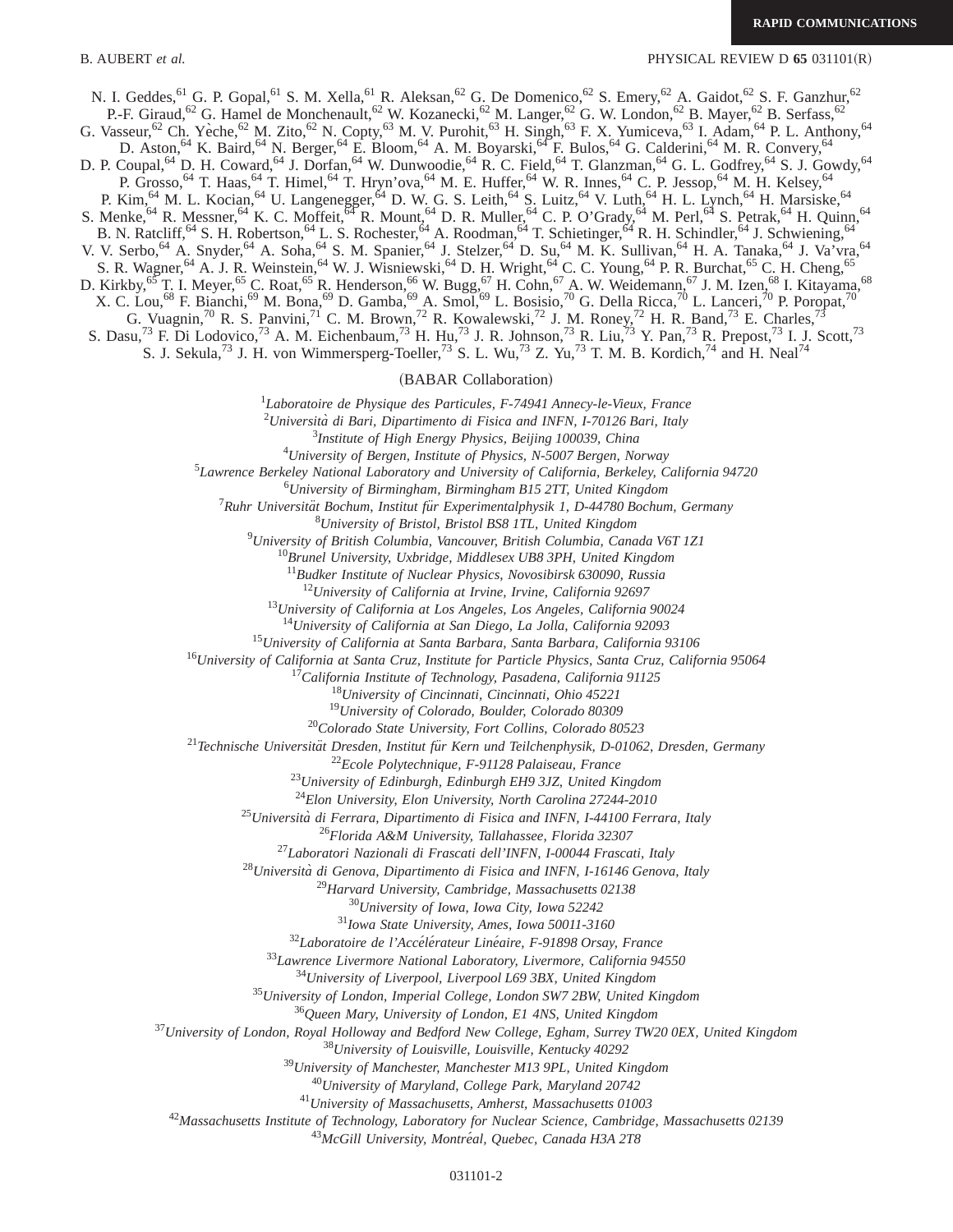MEASUREMENT OF THE BRANCHING FRACTIONS FOR ... PHYSICAL REVIEW D 65 031101(R)

<sup>44</sup>*Universita` di Milano, Dipartimento di Fisica and INFN, I-20133 Milano, Italy*

<sup>45</sup>*University of Mississippi, University, Mississippi 38677*

<sup>46</sup>*Universite´ de Montre´al, Laboratoire Rene´ J. A. Le´vesque, Montre´al, Quebec, Canada H3C 3J7*

<sup>47</sup>*Mount Holyoke College, South Hadley, Massachusetts 01075*

<sup>48</sup>*Universita` di Napoli Federico II, Dipartimento di Scienze Fisiche and INFN, I-80126, Napoli, Italy*

<sup>49</sup>*University of Notre Dame, Notre Dame, Indiana 46556*

<sup>50</sup>*Oak Ridge National Laboratory, Oak Ridge, Tennessee 37831*

<sup>51</sup>*University of Oregon, Eugene, Oregon 97403*

<sup>52</sup>*Universita` di Padova, Dipartimento di Fisica and INFN, I-35131 Padova, Italy*

<sup>53</sup>Universités Paris VI et VII, Lab de Physique Nucléaire H. E., F-75252 Paris, France

<sup>54</sup>*Universita` di Pavia, Dipartimento di Elettronica and INFN, I-27100 Pavia, Italy*

<sup>55</sup>*University of Pennsylvania, Philadelphia, Pennsylvania 19104*

<sup>56</sup>*Universita` di Pisa, Scuola Normale Superiore and INFN, I-56010 Pisa, Italy*

<sup>57</sup>*Prairie View A&M University, Prairie View, Texas 77446*

<sup>58</sup>*Princeton University, Princeton, New Jersey 08544*

<sup>59</sup>*Universita` di Roma La Sapienza, Dipartimento di Fisica and INFN, I-00185 Roma, Italy*

<sup>60</sup>*Universita¨t Rostock, D-18051 Rostock, Germany*

<sup>61</sup>*Rutherford Appleton Laboratory, Chilton, Didcot, Oxon OX11 0QX, United Kingdom*

<sup>62</sup>*DAPNIA, Commissariat a` l'Energie Atomique/Saclay, F-91191 Gif-sur-Yvette, France*

<sup>63</sup>*University of South Carolina, Columbia, South Carolina 29208*

<sup>64</sup>*Stanford Linear Accelerator Center, Stanford, California 94309*

<sup>65</sup>*Stanford University, Stanford, California 94305-4060*

<sup>66</sup>*TRIUMF, Vancouver, British Columbia, Canada V6T 2A3*

<sup>67</sup>*University of Tennessee, Knoxville, Tennessee 37996*

<sup>68</sup>*University of Texas at Dallas, Richardson, Texas 75083*

<sup>69</sup>*Universita` di Torino, Dipartimento di Fisica Sperimentale and INFN, I-10125 Torino, Italy*

<sup>70</sup>*Universita` di Trieste, Dipartimento di Fisica and INFN, I-34127 Trieste, Italy*

<sup>71</sup>*Vanderbilt University, Nashville, Tennessee 37235*

<sup>72</sup>*University of Victoria, Victoria, British Columbia, Canada V8W 3P6*

<sup>73</sup>*University of Wisconsin, Madison, Wisconsin 53706*

<sup>74</sup>*Yale University, New Haven, Connecticut 06511*

(Received 7 September 2001; published 21 December 2001)

We measure the branching fractions of the  $\psi(2S)$  meson to the leptonic final states  $e^+e^-$  and  $\mu^+\mu^$ relative to that for  $\psi(2S) \rightarrow J/\psi \pi^+ \pi^-$ . The method uses  $\psi(2S)$  mesons produced in the decay of *B* mesons at the Y(4*S*) resonance in a data sample collected with the BABAR detector at the Stanford Linear Accelerator Center. Using previous measurements for the  $\psi(2S) \rightarrow J/\psi \pi^+ \pi^-$  branching fraction, we determine the  $e^+e^$ and  $\mu^+ \mu^-$  branching fractions to be  $0.0078 \pm 0.0009 \pm 0.0008$  and  $0.0067 \pm 0.0008 \pm 0.0007$ , respectively.

DOI: 10.1103/PhysRevD.65.031101 PACS number(s): 13.20.Gd, 13.25.Gv, 14.40.Gx

The branching fraction of the  $\psi(2S)$  to  $e^+e^-$  has previously been measured in  $e^+e^-$  collider experiments operating at the mass of the  $\psi(2S)$  resonance [1] and in  $p\bar{p}$  experiments [2,3]. The  $\psi(2S) \rightarrow \mu^+ \mu^-$  branching fraction has been measured with substantially larger uncertainty in  $e^+e^$ experiments  $[4]$  and in  $\pi$ <sup>-</sup>Be collisions [5]. This paper reports new measurements of these quantities by the BABAR experiment, operating at the PEP-II  $e^+e^-$  collider at the Stanford Linear Accelerator Center.

PEP-II collides 9 GeV electrons on 3.1 GeV positrons to create a center-of-mass system with an energy of 10.58 GeV moving along the *z* axis with a Lorentz boost of  $\beta\gamma=0.56$ . At this energy, Y(4*S*) resonance production makes up 23% of the total hadronic cross section. The  $Y(4S)$  is assumed to decay 100% to a pair of *B* mesons. A large, clean sample of  $\psi(2S)$  mesons is produced in the *B* decays. The  $e^+e^-$  and  $\mu^+\mu^-$  branching fractions are obtained through their ratio to  $J/\psi \pi^+ \pi^-$ , which is known with much better precision. This technique provides a significantly lower uncertainty on the  $\mu^+ \mu^-$  branching fraction than the current world average.

The data set used for this analysis corresponds to an integrated luminosity of  $20.33 \pm 0.30$  fb<sup>-1</sup> recorded at 10.58 GeV, and contains  $(22.3\pm0.4)\times10^6$  Y(4*S*) mesons. An additional 2.6 fb<sup>-1</sup> has been recorded at an energy 40 MeV below the  $Y(4S)$  resonance.

The BABAR detector is described in detail in Ref. [6]. The momenta of charged particles are measured and their trajectories reconstructed with two detector systems located in a 1.5 T solenoidal magnetic field: a five-layer, doublesided silicon vertex tracker  $(SVT)$  and a 40 layer drift chamber (DCH). The fiducial volume covers the polar angular region  $0.41<\theta<2.54$  rad, which is 86% of the solid angle in

<sup>\*</sup>Also with Universita` di Perugia, Perugia, Italy.

<sup>†</sup> Also with Universita` della Basilicata, Potenza, Italy.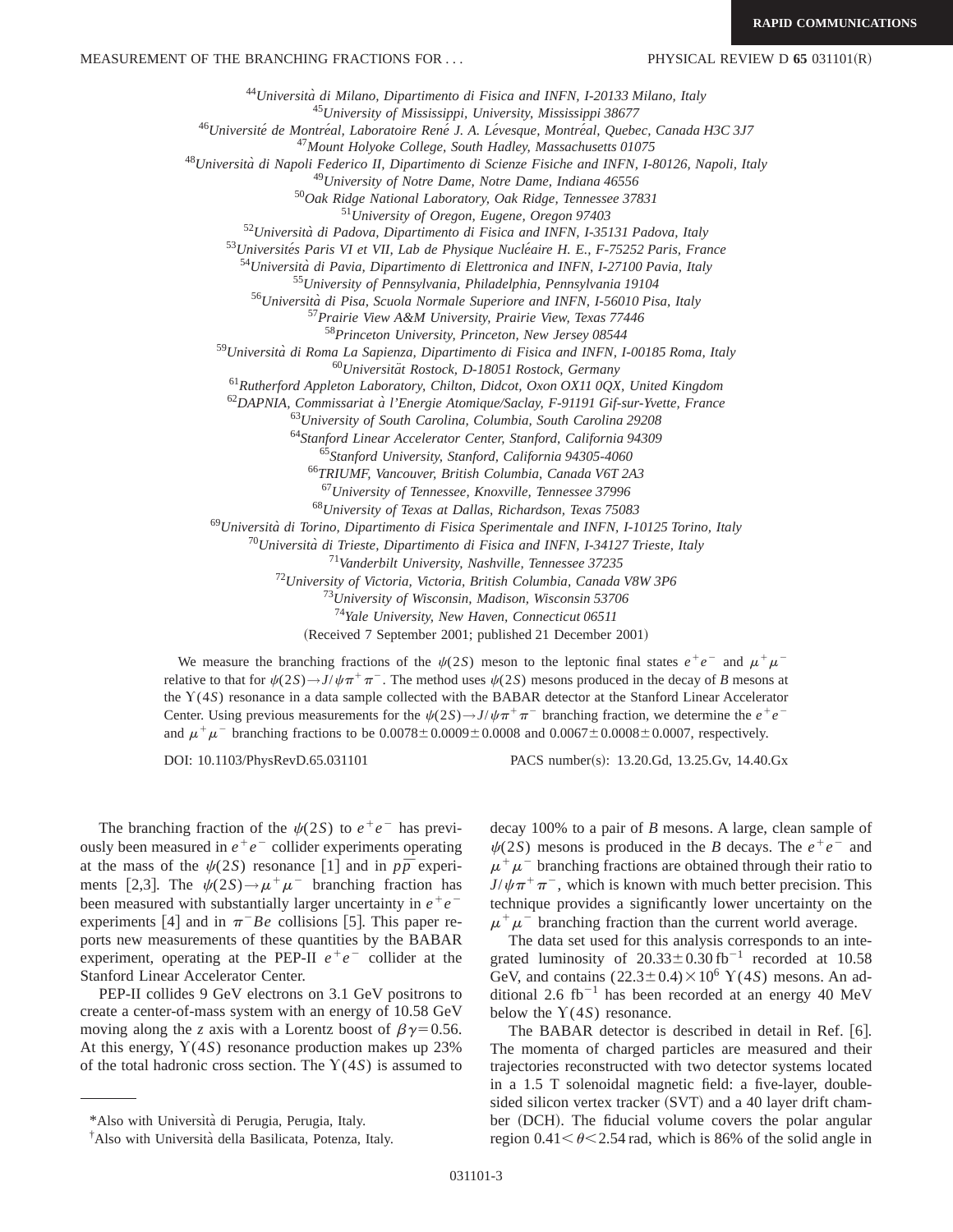the center of mass. The transverse momentum resolution is 0.47% at 1 GeV/*c*.

The energies of electrons and photons are accurately measured by a  $CsI(Tl)$  calorimeter  $(EMC)$  in the fiducial volume  $0.41<\theta<2.41$  rad (84% of the center-of-mass solid angle) with an energy resolution at 1 GeV of 3.0%. Muons are detected in the IFR—the flux return of the solenoid, which is instrumented with resistive plate chambers. The DIRC, a unique Cherenkov radiation detection device, identifies charged particles.

The branching fractions of interest are obtained by comparison to that of  $\psi(2S) \rightarrow J/\psi \pi^+ \pi^-$ . The number of  $\psi(2S)$ mesons reconstructed in the final states  $e^+e^-$  ( $N_{ee}$ ),  $\mu^+\mu^-(N_{\mu\mu})$  and  $J/\psi\pi^+\pi^-$ , with  $J/\psi\rightarrow e^+e^-$  ( $N_{ee\pi\pi}$ ) or  $J/\psi \rightarrow \mu^+\mu^-$  ( $N_{\mu\mu\pi\pi}$ ), is related to the total number of  $\psi(2S)$  mesons produced in our data set  $N_{\psi(2S)}$  by

$$
N_{ee} = N_{\psi(2S)} \cdot \mathcal{B}_{ee} \cdot \epsilon_{ee} \,, \tag{1}
$$

$$
N_{\mu\mu} = N_{\psi(2S)} \cdot \mathcal{B}_{\mu\mu} \cdot \epsilon_{\mu\mu} \,, \tag{2}
$$

$$
N_{ee\pi\pi} = N_{\psi(2S)} \cdot \mathcal{B}_{J/\psi\pi^+\pi^-} \cdot \mathcal{B}_{J/\psi \to ee} \cdot \epsilon_{ee\pi\pi},\tag{3}
$$

$$
N_{\mu\mu\pi\pi} = N_{\psi(2S)} \cdot \mathcal{B}_{J/\psi\pi^+\pi^-} \cdot \mathcal{B}_{J/\psi \to \mu\mu} \cdot \epsilon_{\mu\mu\pi\pi}.
$$
 (4)

 $\mathcal{B}_{ee}$ ,  $\mathcal{B}_{\mu\mu}$ , and  $\mathcal{B}_{J/\psi\pi^+\pi^-}$  are the branching fractions of the  $\psi(2S)$  to  $e^+e^-$ ,  $\mu^+\mu^-$ , and  $J/\psi\pi^+\pi^-$ , respectively. We use world averages for  $\mathcal{B}_{J/\psi \to ee}$ , the  $J/\psi$  branching fraction to  $e^+e^-$ , and for  $\mathcal{B}_{J/\psi \to \mu\mu}$ , the branching fraction to  $\mu^+\mu^-$ [7].  $\epsilon_{ee}$  and  $\epsilon_{\mu\mu}$  are the efficiencies for events containing  $\psi(2S)$  mesons decaying to  $e^+e^-$  and  $\mu^+\mu^-$  respectively to satisfy the event selection and meson reconstruction requirements;  $\epsilon_{ee\pi\pi}$  and  $\epsilon_{\mu\mu\pi\pi}$  are the efficiencies for  $\psi(2S)$  $\rightarrow$ *J*/ $\psi \pi^{+} \pi^{-}$  decays with *J*/ $\psi \rightarrow e^{+} e^{-}$  and *J*/ $\psi \rightarrow \mu^{+} \mu^{-}$ , respectively.

Equations  $(1)$ ,  $(3)$ , and  $(4)$  can be combined to give two expressions for the  $e^+e^-$  to  $J/\psi \pi^+ \pi^-$  branching ratio:

$$
\frac{\mathcal{B}_{ee}}{\mathcal{B}_{J/\psi\pi^+\pi^-}} = \mathcal{B}_{J/\psi \to ee} \cdot \frac{N_{ee}}{N_{ee\pi\pi}} \cdot \frac{\epsilon_{ee\pi\pi}}{\epsilon_{ee}},
$$
(5)

$$
\frac{\mathcal{B}_{ee}}{\mathcal{B}_{J/\psi\pi^+\pi^-}} = \mathcal{B}_{J/\psi \to \mu\mu} \cdot \frac{N_{ee}}{N_{\mu\mu\pi\pi}} \cdot \frac{\epsilon_{\mu\mu\pi\pi}}{\epsilon_{ee}}.
$$
 (6)

Similarly,

$$
\frac{\mathcal{B}_{\mu\mu}}{\mathcal{B}_{J/\psi\pi^+\pi^-}} = \mathcal{B}_{J/\psi \to ee} \cdot \frac{N_{\mu\mu}}{N_{ee\pi\pi}} \cdot \frac{\epsilon_{ee\pi\pi}}{\epsilon_{\mu\mu}},\tag{7}
$$

$$
\frac{\mathcal{B}_{\mu\mu}}{\mathcal{B}_{J/\psi\pi^+\pi^-}} = \mathcal{B}_{J/\psi \to \mu\mu} \cdot \frac{N_{\mu\mu}}{N_{\mu\mu\pi\pi}} \cdot \frac{\epsilon_{\mu\mu\pi\pi}}{\epsilon_{\mu\mu}}.\tag{8}
$$

A number of systematic errors due to uncertainties in efficiency cancel in these expressions.

We obtain a  $B\overline{B}$  enriched sample by requiring events to have visible energy *E* greater than 4.5 GeV and a ratio of the second to the zeroth Fox-Wolfram moment,  $R_2$  [8], less than 0.5. Both  $E$  and  $R_2$  are calculated from tracks and neutral clusters in the respective fiducial volumes noted above. The

## B. AUBERT *et al.* PHYSICAL REVIEW D **65** 031101(R)

same tracks are used to construct a primary event vertex, which is required to be located within 6 cm of the beam spot in *z* and within 0.5 cm of the beam line. The beam spot rms size is approximately 0.9 cm in  $z$ , 120  $\mu$ m horizontally, and 5.6  $\mu$ m vertically.

There must be at least three tracks in the fiducial volume satisfying the following quality criteria: they must have transverse momentum greater than 0.1 GeV/*c*, momentum less than 10 GeV/*c*, at least 12 hits in the DCH, and approach within 10 cm of the beam spot in *z* and within 1.5 cm of the beam line.

Finally, to suppress a substantial background from radiative Bhabha ( $e^+e^-\gamma$ ) events in which the photon converts to an  $e^+e^-$  pair, five or more tracks are required in events containing  $\psi(2S) \rightarrow e^+e^-$  or  $J/\psi \rightarrow e^+e^-$  candidates.

The efficiency of the event selection—and the meson reconstruction efficiency described below—is calculated with a complete detector simulation of  $B \rightarrow \psi(2S)X$  events [9]. The simulation of  $\psi(2S)$  and  $J/\psi$  decays to lepton pairs includes final state radiation  $[10]$ . The event selection efficiencies are  $0.912 \pm 0.002$  for  $\psi(2S) \rightarrow e^+e^-$ ,  $0.945 \pm 0.002$ for  $\psi(2S) \rightarrow \mu^+ \mu^-$ , 0.967±0.001 for  $e^+e^-\pi^+\pi^-$ , and 0.972 $\pm$ 0.001 for  $\mu^+\mu^-\pi^+\pi^-$ . The difference in the  $e^+e^$ and  $\mu^+\mu^-$  efficiencies is due largely to the requirement of five tracks. The quoted uncertainties are those due to simulation statistics only. The event efficiencies appear as ratios in Eqs.  $(5)$ – $(8)$ ; the systematic errors on the ratios are small compared to the other uncertainties and systematic errors discussed below.

The lepton candidates used to construct  $J/\psi$  or  $\psi(2S)$ mesons via  $e^+e^-$  or  $\mu^+\mu^-$  decays must be in the restricted angular region  $0.41<\theta<2.41$  rad and satisfy the track quality criteria listed above.

Electron candidates must include an energy deposition in the EMC of at least three crystals, with shape consistent with an electromagnetic shower and magnitude at least 75% of the track momentum. At least one candidate must have energy between 89% and 120% of the track momentum and a Cherenkov signal in the DIRC consistent with the expectation for an electron. If possible, photons radiated by electrons traversing material prior to the DCH are recombined with the track. Such photons must have EMC energy greater than 30 MeV, a polar angle  $\theta$  within 35 mrad of the electron direction and an azimuth that is either within 50 mrad of the electron direction or between the electron direction and the location of the electron shower in the EMC.

Muon candidates must deposit less than 0.5 GeV in the  $EMC$   $(2.3$  times the minimum-ionizing peak), penetrate at least two interaction lengths  $\lambda$  of material, and have a pattern of hits consistent with the trajectory of a muon. We require the material traversed by one candidate be within  $1\lambda$  of that expected for a muon; for the other candidate, this is relaxed to  $2\lambda$ .

The  $J/\psi$  or  $\psi(2S)$  meson mass is obtained in an  $l^+l^$ final state after constraining the two tracks to a common origin.

The reconstruction of  $\psi(2S) \rightarrow J/\psi \pi^+ \pi^-$  uses a  $J/\psi$  $\rightarrow e^+e^-$  candidate with mass between 3.05 and 3.12 GeV/ $c^2$ or a  $J/\psi \rightarrow \mu^+ \mu^-$  candidate with  $3.07 \le m \le 3.12$  GeV/ $c^2$ .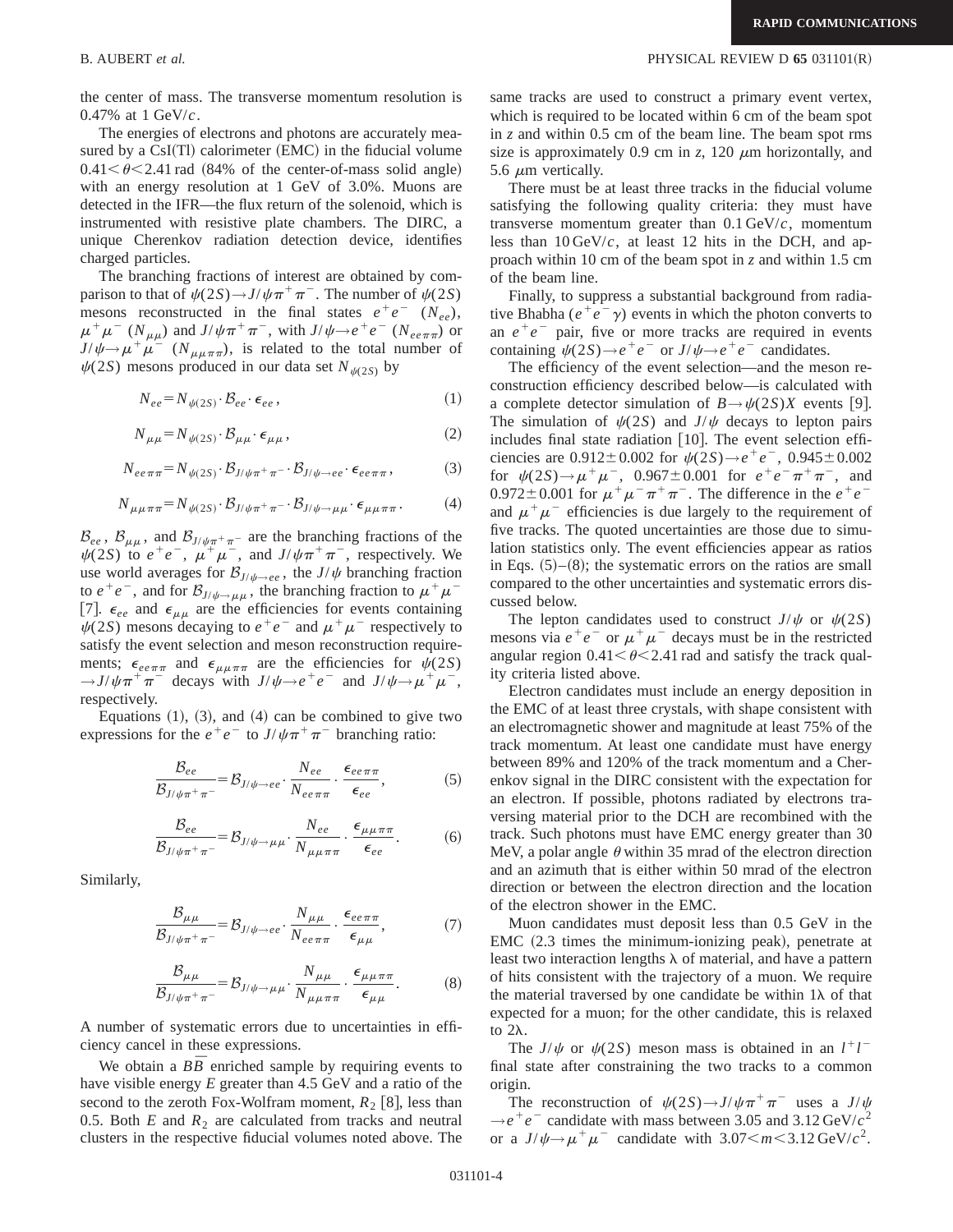## MEASUREMENT OF THE BRANCHING FRACTIONS FOR ... PHYSICAL REVIEW D 65 031101(R)

74% of  $J/\psi \rightarrow e^+e^-$  decays and 91% of  $J/\psi \rightarrow \mu^+\mu^-$  fall within these ranges. All tracks in the fiducial volume not used in the  $J/\psi$  reconstruction are used as pion candidates. To avoid systematic errors and retain high efficiency, the tracks are not required to satisfy any specific quality requirements. A pair of oppositely-charged pions is required to have mass  $m_{\pi\pi}$  in the region  $0.45 \le m_{\pi\pi} \le 0.60$  GeV/ $c^2$ . The  $\psi(2S)$  mass is obtained after constraining the four tracks in the final state to a common origin.

 $\psi(2S)$  candidates in all final states are required to have momentum less than  $1.6 \text{ GeV}/c$  as measured in the  $Y(4S)$ rest frame. This requirement is fully efficient for  $\psi(2S)$  mesons produced in *B* decays.

The  $J/\psi$  and  $\psi(2S)$  reconstruction efficiencies are determined by simulation and include contributions from acceptance, track quality, particle identification and, for  $\psi(2S)$  $\rightarrow$ *J/* $\psi \pi^{+} \pi^{-}$ *, the J/* $\psi$  *and*  $\pi^{+} \pi^{-}$  mass windows. The efficiency and systematic error on lepton identification have been obtained from data by comparing the ratio of  $J/\psi$  mesons in *B* decays in which one or both leptons satisfy the requirements. The efficiency and systematic error of the track-quality selection have been studied by comparing the independent SVT and DCH tracking efficiencies in hadronic events. The meson reconstruction efficiency is 0.602  $\pm$  0.004 for the *e*<sup>+</sup>*e*<sup>-</sup> case, 0.535 $\pm$ 0.004 for  $\mu$ <sup>+</sup> $\mu$ <sup>-</sup>, 0.207  $\pm 0.002$  for  $e^+e^-\pi^+\pi^-$ , and  $0.211\pm 0.002$  for  $\mu^+\mu^-\pi^+\pi^-$ , where the uncertainties are simulation statistics only.

The  $e^+e^-$  efficiency is higher than  $\mu^+\mu^-$  in  $\psi(2S)$  $\rightarrow$ *l*<sup>+</sup>*l*<sup>-</sup> or *J*/ $\psi$  $\rightarrow$ *l*<sup>+</sup>*l*<sup>-</sup> reconstruction because electron identification is more efficient than muon identification. Conversely, a  $J/\psi$  decaying to  $e^+e^-$  is less likely to be reconstructed in the specified mass window than one decaying to  $\mu^+\mu^-$ . Together, these two effects result in little difference between the  $e^+e^-\pi^+\pi^-$  and  $\mu^+\mu^-\pi^+\pi^-$  efficiencies. Overall, the  $J/\psi \pi^+ \pi^-$  efficiencies are lower than  $l^+l^-$  due to the reconstruction of the pion pair. The efficiencies appearing in Eqs.  $(1)$ – $(4)$  are the product of these meson reconstruction efficiencies and the event selection values given earlier.

Lepton identification uncertainty is 1.8% for  $e^+e^-$  and 1.4% for  $\mu^+\mu^-$ , and cancels in branching ratios where the  $\psi(2S)$  and *J*/ $\psi$  decay to the same final state, Eqs. (5) and  $(8)$ . A 2.4% systematic error on the efficiency of the track quality requirements applied to the  $J/\psi$  and  $\psi(2S)$  in the  $l^+l^-$  final state cancels in all four ratios.

The number of mesons in the  $e^+e^-$  and  $\mu^+\mu^-$  final states is extracted by a fit to the mass distribution of candidates (Fig. 1). A third-order Chebychev polynomial is used for backgrounds. The signals are fit by probability distribution functions (pdf's) obtained from a complete simulation of  $B \rightarrow \psi(2S)X$  events, with  $\psi(2S) \rightarrow e^+e^-$  or  $\psi(2S)$  $\rightarrow \mu^+\mu^-$ . Only candidates constructed from the correct combination of particles are used in the pdf. The signal pdf's are convoluted with a Gaussian distribution to match the mass resolution of  $12 \text{ MeV}/c^2$  observed in a data sample of 14 000 *J*/ $\psi \rightarrow \mu^+ \mu^-$  decays.



FIG. 1. Mass distribution of (a)  $\psi(2S) \rightarrow e^+e^-$  and (b)  $\psi(2S)$  $\rightarrow \mu^+\mu^-$  candidates.

Despite the algorithm to recover radiated photons, the pdf for the  $e^+e^-$  final state is sensitive to the fraction of events in which one or both electrons undergo bremsstrahlung. The pdf is adjusted to reflect the fraction obtained in a study of the mass distribution of 15 000 *J*/ $\psi \rightarrow e^+e^-$  decays in data. To enhance the sensitivity of the study, the algorithm to recover radiated photons is not used in the reconstruction of the  $J/\psi$ .

For  $\psi(2S) \rightarrow J/\psi \pi^+ \pi^-$ , an analogous fit procedure is performed to the distribution of the mass difference between the  $\psi(2S)$  and the *J*/ $\psi$  candidates (Fig. 2). This quantity reduces the impact of  $J/\psi$  mass resolution, including final state radiation and bremsstrahlung. The distribution predicted by the simulation is convoluted with a Gaussian distribution whose standard deviation is left as a free parameter in the fit. The mass difference resolution is  $3.2 \text{ MeV}/c^2$ .

The signal yields returned by the fits are  $552 \pm 50$  for  $e^+e^-$ , 437±44 for  $\mu^+\mu^-$ , 474±44 for  $e^+e^-\pi^+\pi^-$ , and  $498\pm42$  for  $\mu^+\mu^-\pi^+\pi^-$ , where errors are statistical only. Systematic errors on the fitting technique are obtained by performing the fits on multiple simulated data sets containing both signal and background events. Additional contributions come from varying the mass regions included in the fit and increasing or decreasing the power of the background polynomial. Fitting systematics are 2.3% for  $e^+e^-$ , 5.3% for  $\mu^+\mu^-$ , 5.4% for  $e^+e^-\pi^+\pi^-$ , and 2.1% for  $\mu^+\mu^-\pi^+\pi^-$ . These systematic errors are conservative in the sense that the procedure to derive them incorporates a component of the statistical error, which would be reduced with additional data.

We repeat the analysis with the data recorded below the  $Y(4S)$  resonance. The total  $\psi(2S)$  yield, summed over the four modes, is  $5 \pm 12$  events, indicating that the contribution



FIG. 2. Mass difference between the  $\psi(2S)$  and  $J/\psi$  candidates in the decay  $\psi(2S) \rightarrow J/\psi \pi^+ \pi^-$  with the *J*/ $\psi$  reconstructed in the (a)  $e^+e^-$  and (b)  $\mu^+\mu^-$  final states.